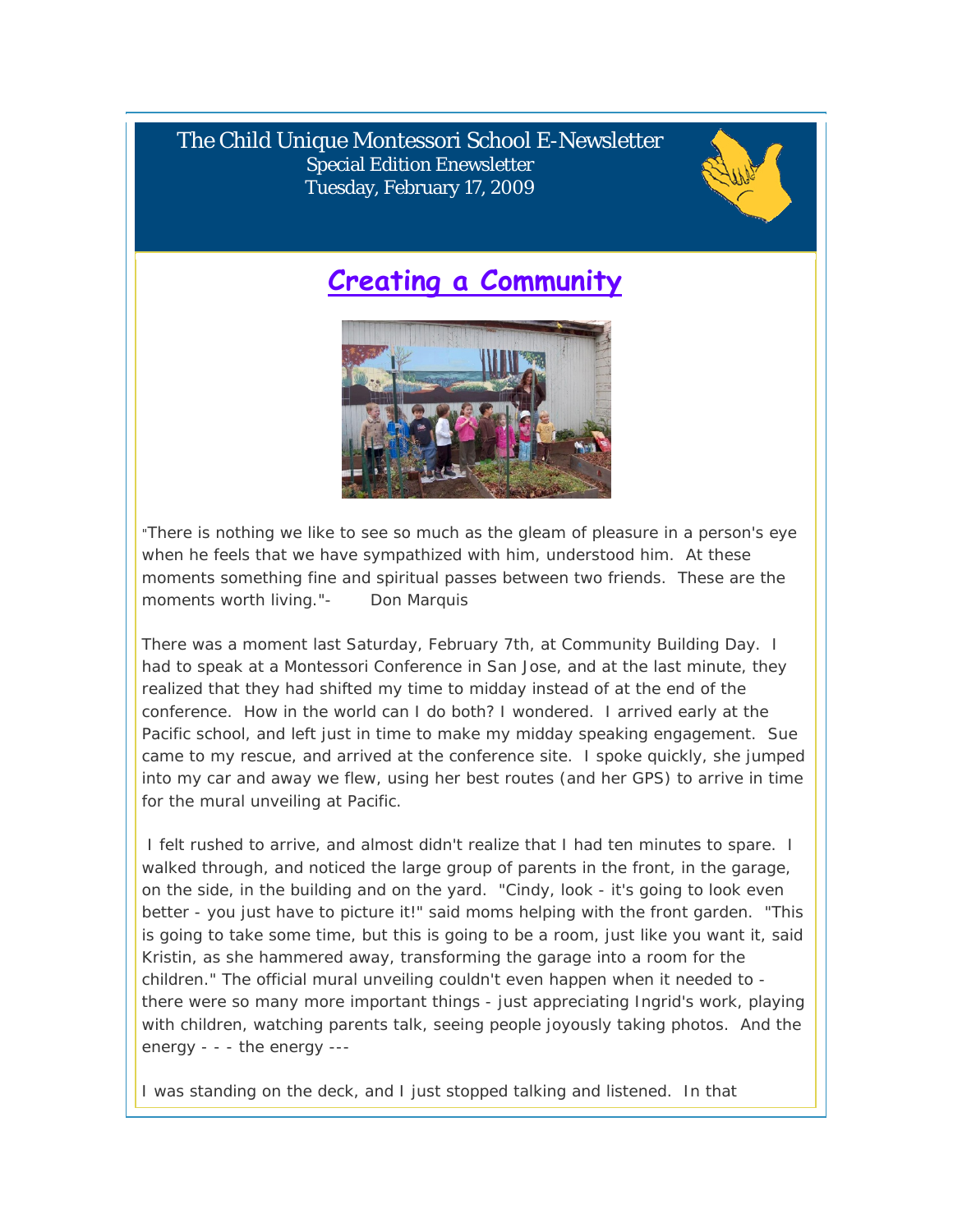moment, there were actually few people working. What I saw was a family - not all biologically connected, not ethnically connected, some total strangers before 10am Saturday morning. But something clicked - and there they were: moms working with babies in their front pouches. David de la Torre lining them up, snapping photos, saying, "OK - now line up according to height!" snap, snap. Children on the deck, enjoying food with their fingers, in total non-Montessori style, but experiencing total joy, people learning from other people, parents filled with paint or dirt and almost as children coming out of a sandbox - totally thrilled with their accomplishments. Even Mr. Bill, a neighbor down the street, was received and consumed as a Child Unique family member as he worked in the garden and admired Ingrid's masterpiece alongside his.

And then, we learned about the passion and thought that Ingrid put into the mural how it encompasses all that we are, all that Alameda is, our environment, our children - integrated into one poetic artistic work of art. She was pleased - we were in awe. What a gift!

What a gift I received that day. We haven't experienced a feeling like that in a number of years. But it was recaptured, and almost palpable. I went through some of the saddest days of my life this past month, but in that moment - at that gathering, it was almost as though the rivers of life poured through my body and my spirit and gave me renewal that will hold me for some time to come.

Thank you.

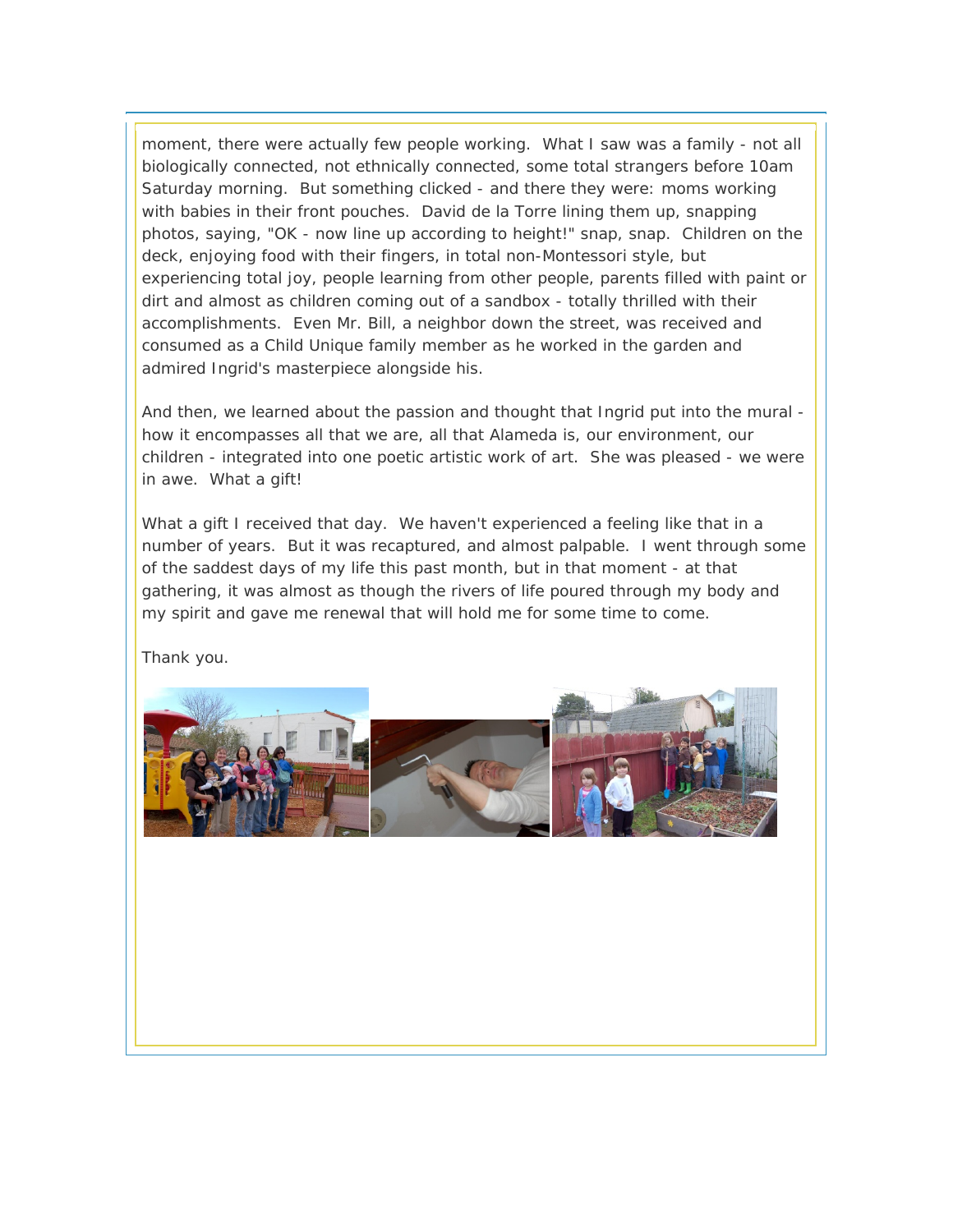## **Upcoming Events**

- Monday, February 23: Scholastic Book Fair
- Tuesday-Friday, February 24-27: Montessori Education Week
- Tuesday, February 24: 6:15PM-8PM Sex Parent Meeting at Encinal School
- **Friday, February 27: Asia Cultural Celebration**

#### **AMS Membership Approved**



Dear Parents,

When we began in July, 1993, our school was a member of the American Montessori Society. Shortly thereafter, AMS changed their dues structure, which catapulted membership dues to \$2,000. We changed to individual AMS membership for the head of schoool and became members of the North American Montessori Teachers Association, The Professional Association for Childhood Education and the International Montessori Council. Cindy has continued to be a speaker for AMS, and takes a leadership role in public policy issues for the American Montessori Society.

However, this year, AMS has reverted to the previous dues structure for a limited time, and we are pleased to again be official members of the American Montessori Society.

Our acceptance letter said, "We are writing to tell you that your have been accepted for membership with the American Montessori Society. You will receive your welcome packet for this school year, which will include your 2008-09 School Certificate. We look forward to having The Child Unique Montessori School as a member and to working with you during the new school year. Welcome to the American Montessori Society!